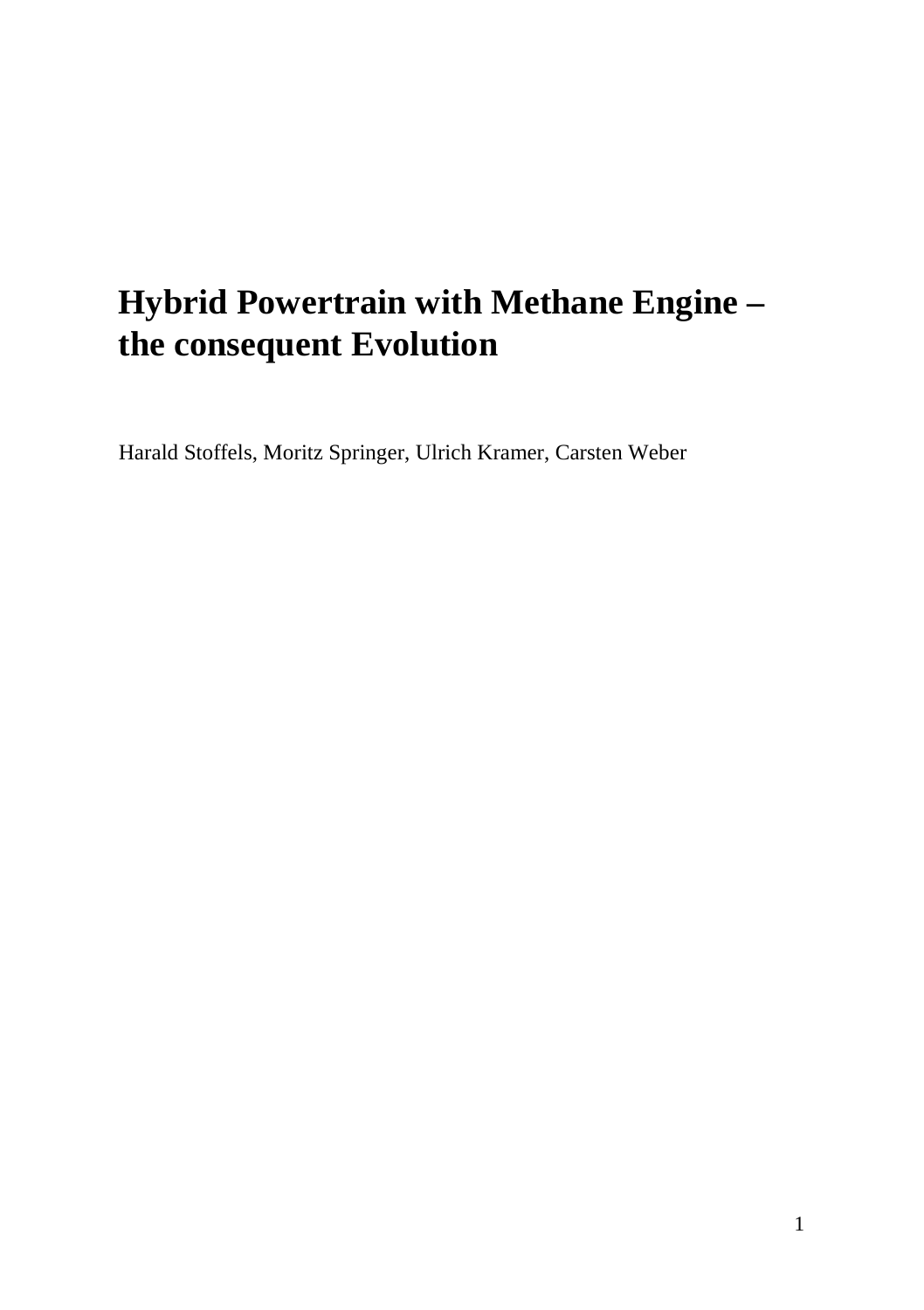## **1 Motivation**

Never before have the challenges for future propulsion systems been more demanding than these days. It is important to consider the very complex goals in terms of primary functionality, environmental compatibility and cost efficiency to a balanced extent. Based on a detailed analysis the 48V technology turned out as the most effective approach considering the trade-off between CO2 and cost (Figure 1).



Figure 1: Hybrid system concept selection for best CO<sub>2</sub> and cost trade-off

The modern internal combustion engine (ICE) is approaching its theoretical limits in terms of efficiency. The conversion of fuel-bound chemical energy into effectively usable power by combustion is largely defined by the fuel properties. In particular, the combustion process and the implicit phenomena such as "knocking" combustion limit further efficiency increases.

The use of a knock-resistant fuel such as methane is leading to a significant raise in the average combustion pressure and total engine efficiency. This requires a base engine architecture that is specially designed to the increased thermal and mechanical requirements so that the positive fuel properties can be fully exploited.

Further improvement of the energy balance is achieved by utilizing the kinetic energy stored in the vehicle by means of electrical recovery.

In addition to the system related challenges such as the additional costs and weight, the space required for the installation of electrical components, in particular, the interaction of the electric drive with the conventional elements, especially the internal combustion engine, is of high importance [6,12].

The aim is a continuous delivery of the entire system capability with no negative affect on the drivability and comfort. In this context the restart of the internal combustion engine after an electrical driving situation is the most critical and challenging maneuver.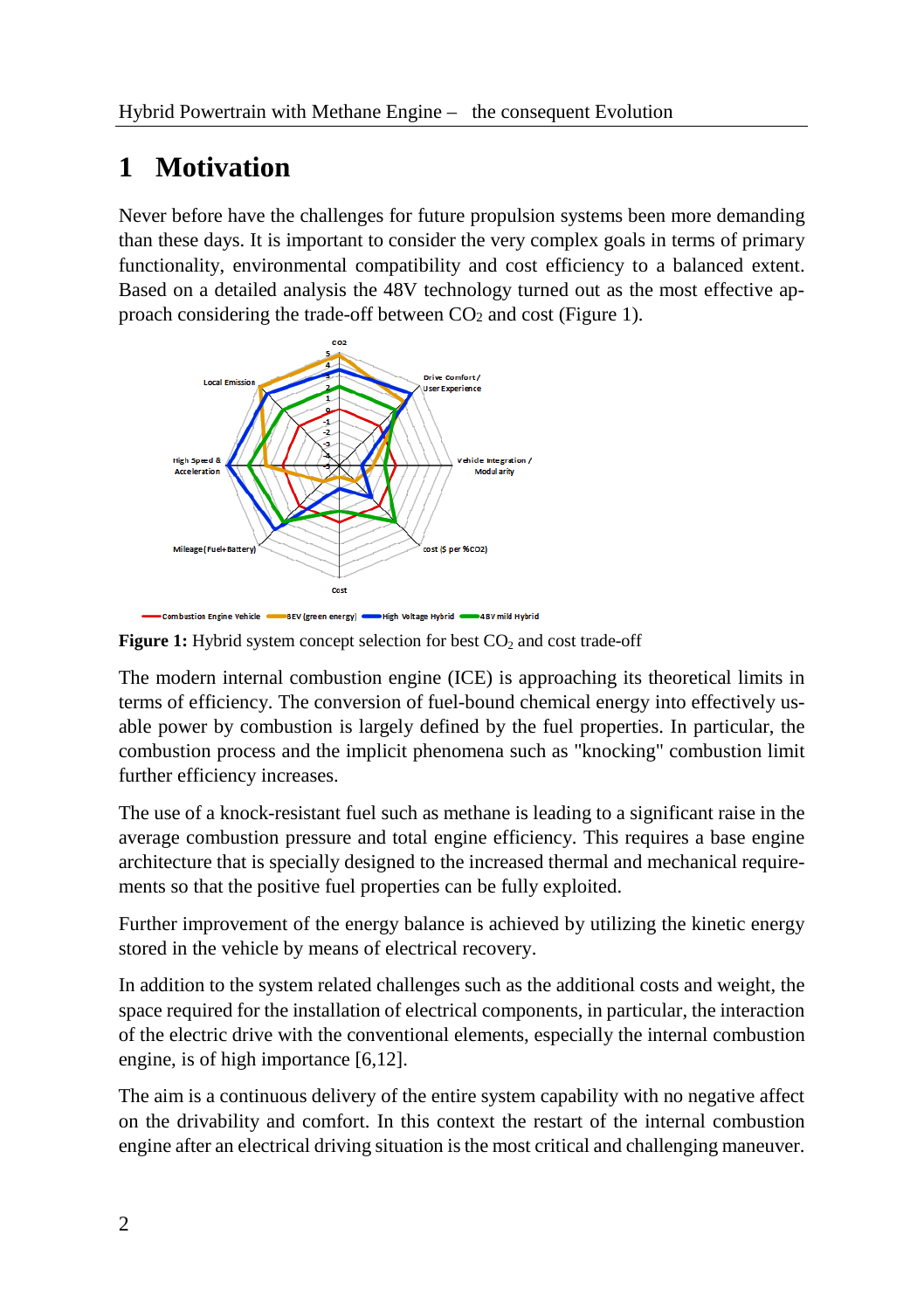The concept presented below exploits the advantages of an electrified powertrain, making use of the vehicle's recovered kinetic energy in combination with a highly efficient internal combustion engine that is dedicated to the exclusive use of methane.

## **2 EcoBoost Engine with CNG Direct-Injection**

Most vehicles today are equipped with spark ignition (SI) engines operated with gasoline as fuel. Although the gasoline quality has been significantly improved over the recent decades, the efficiency potential of gasoline engines is still limited by the knock sensitivity of this fuel. In order to exploit the full thermodynamic potential of a spark ignited engine a future fuel with significantly higher knock resistance is required as well as an engine architecture optimized for the knock resistant fuel. Therefore, a high knock resistant future fuel needs to be identified, which allows to gain the remaining efficiency potential. However, beside the high knock resistance, such a future fuel needs to fulfil further requirements. It should be available in sufficient amounts, economically affordable, support zero-impact emission capability and – finally yet importantly – long term it should enable sustainable transportation on a large scale [1].

Considering the European and German greenhouse gas (GHG) reduction targets, a significant reduction until 2050 (vs. 1990) needs to be achieved. In the transport sector, such a reduction is not possible with the further use of fossil fuel as the main source of transportation energy. Such a reduction can only be achieved by sustainable energy harvesting. In this context, the use of so-called e-fuels (aka PtX fuels) is of considerable importance as a future energy source for the on-road transportation sector. E-fuels are synthesized out of sustainable hydrogen and CO2 removed from the atmosphere. As illustrated in Figure 2 sustainable hydrogen itself is produced by water electrolysis, using GHG-neutral electrical energy from wind- or solar power. The carbon used in efuels is recycled from the ambient and thus has no direct fossil origin [2]. In contrast to crop based bio-fuels, which are limited in quantity by the constraint of arable land, efuels have the potential to replace 100% of the fossil transportation energy used today [2].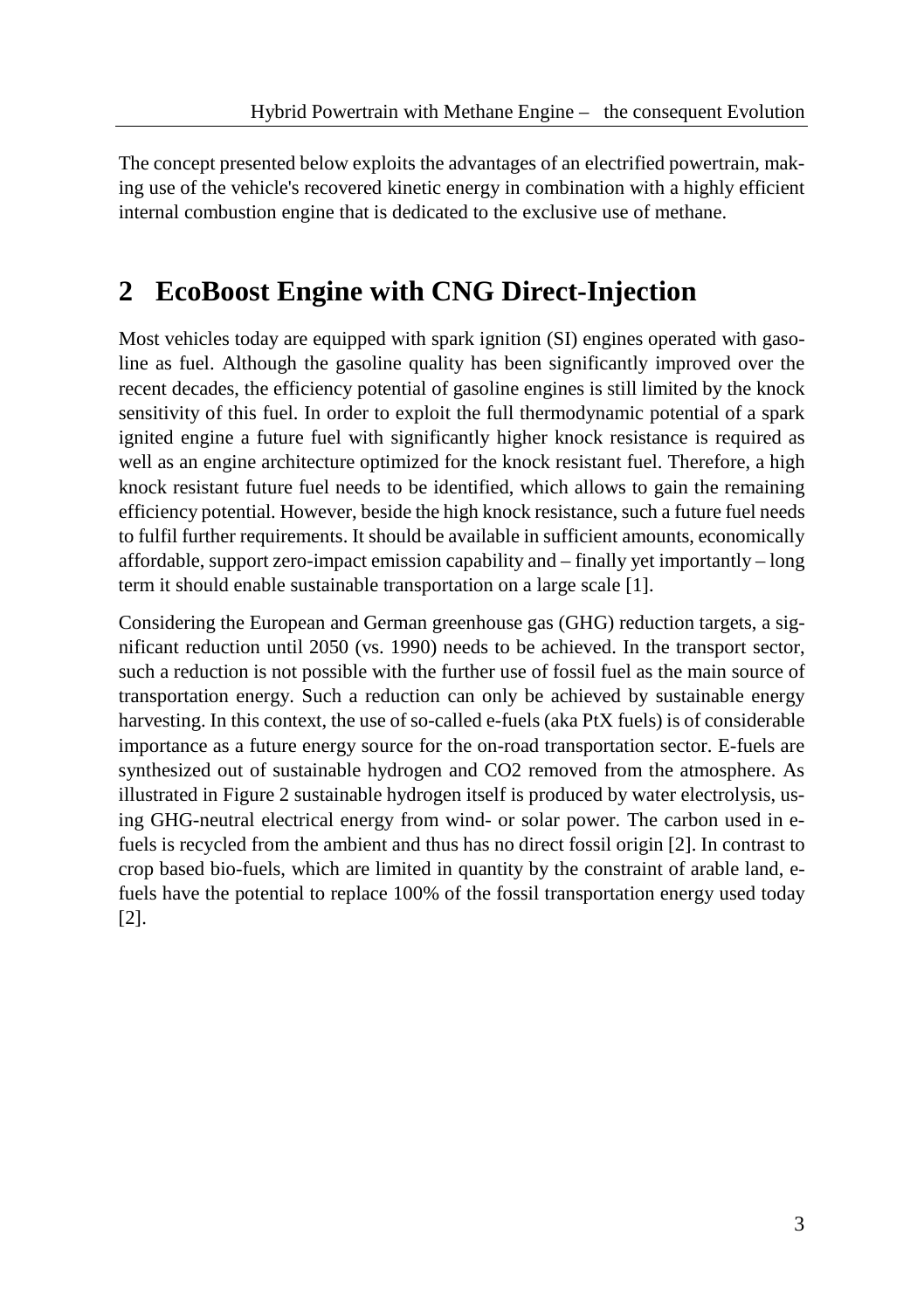

**Figure 2:** Sustainable pathways of transportation: e-fuels used in vehicles with combustion engines vs. direct use of electricity in battery electric vehicles and hydrogen used in fuel cell electric vehicles [2].

As shown in Figure 3 [2], promising candidates among the most cost efficient e-fuels are e.g. methane and methanol. Both of them are very suitable for fuelling a spark ignited combustion engine, since they are very knock resistant and therefore are enablers for a dedicated engine design for highest efficiency.



**Figure 3:** Minimum and maximum boundary e-fuel mobility costs of passenger cars and light duty vehicles vs. direct use of electricity [2]

Based on those considerations, methane – respectively CNG, which mainly consists of methane - has been chosen a representative future fuel for a further investigation of high efficient engine technology. Beside the high knock resistance and e-fuel production efficiency, it has further advantages, such as the very clean combustion, stoichiometric combustion capability in an SI engine and offers unrestricted mixing capability with gaseous fuels of fossil (natural gas) and agricultural (bio-methane) origin. Furthermore,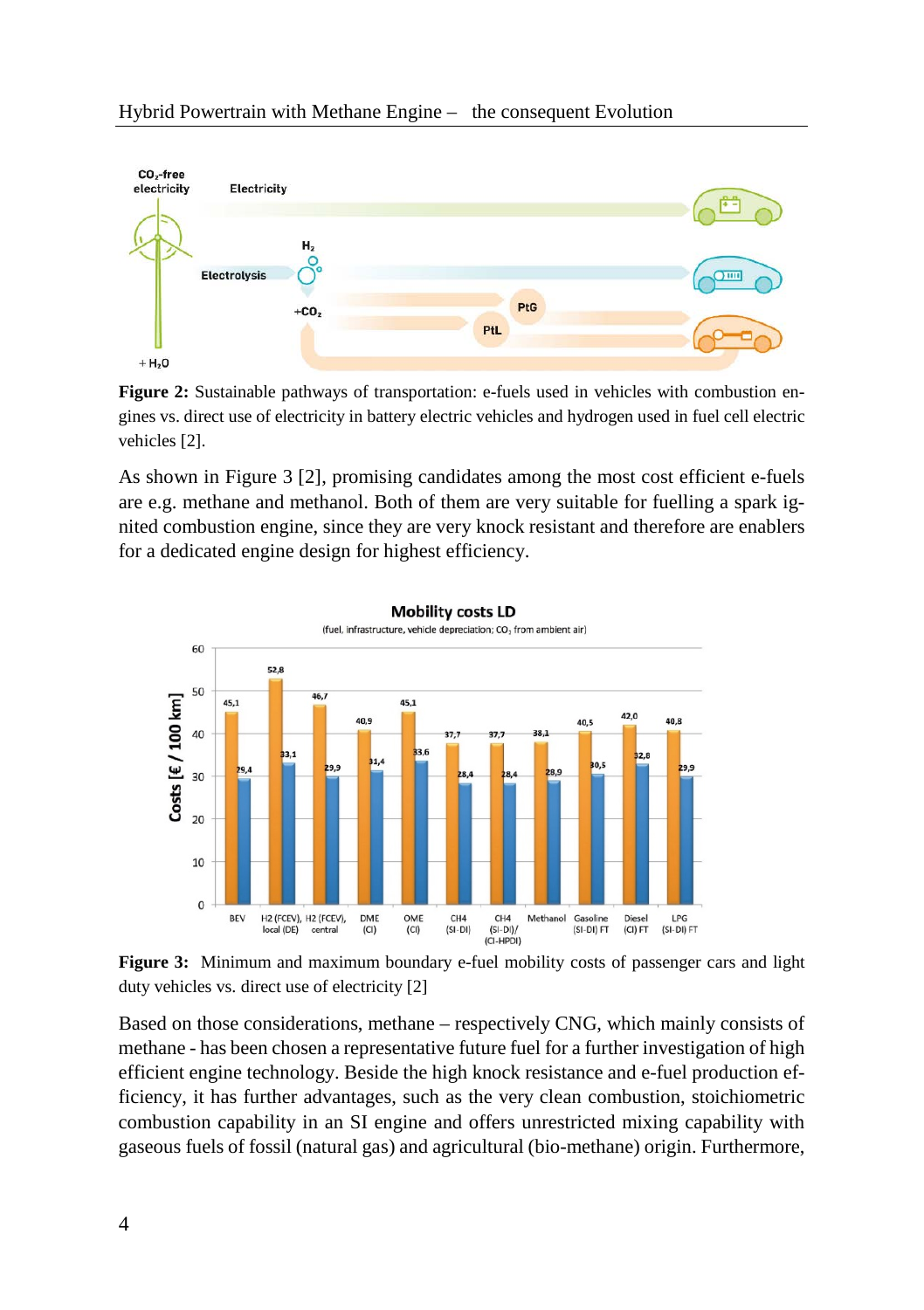methane has a very advantageous C/H-ratio. Just by this effect an approximately 25% CO2 reduction vs. gasoline can be achieved, even when methane of fossil origin (CNG) is used as a fuel.

Therefore, in a first development step a dedicated methane engine (MTDI) has been developed in the framework of an EU Horizon 2020 project called "GasOn" (H2020-  $GV.3 - 2014$ ; GA No. 652816) [3]. The GasOn engine is based upon the  $2<sup>nd</sup>$  generation of the multi-awarded Ford 1.0l-3-cylinder Ecoboost engine [5] and is optimized for the dedicated operation with methane. In order to exploit the maximum efficiency, the peak combustion pressure capability is increased considerably compared to a usual gasoline engine, by the enforcement of nearly all moving engine parts. The high mechanical combustion pressure capability in combination with the high knock resistant fuel allows an engine design with a high compression ratio (CR 13) in combination with high boost pressure levels (improved downsizing capability), while still keeping an early combustion phasing even at loads of 30 bar BMEP, as shown in Figure 4.

In order to improve the downsizing capability - which is the enabler for a high on road and cycle efficiency, in particular at part load operation conditions - high engine torque over a large rpm range is achieved by the application of a new methane direct injection system and an advanced parallel-sequential twin boost system [13]. The second turbocharger of the twin boost system is activated by a continuously variable valve lift system



**Figure 4:** MTDI Engine: Power, Break Mean Effective Pressure (BMEP), Combustion Phasing (MFB 50), Normalized Efficiency and Peak Pressure [3]

on the exhaust side. The same system is applied to the intake side in order to further improve part load efficiency by de-throttling the engine. As shown in Figure 5, the maximum achieved engine efficiency exceeds 38%. More important for superior on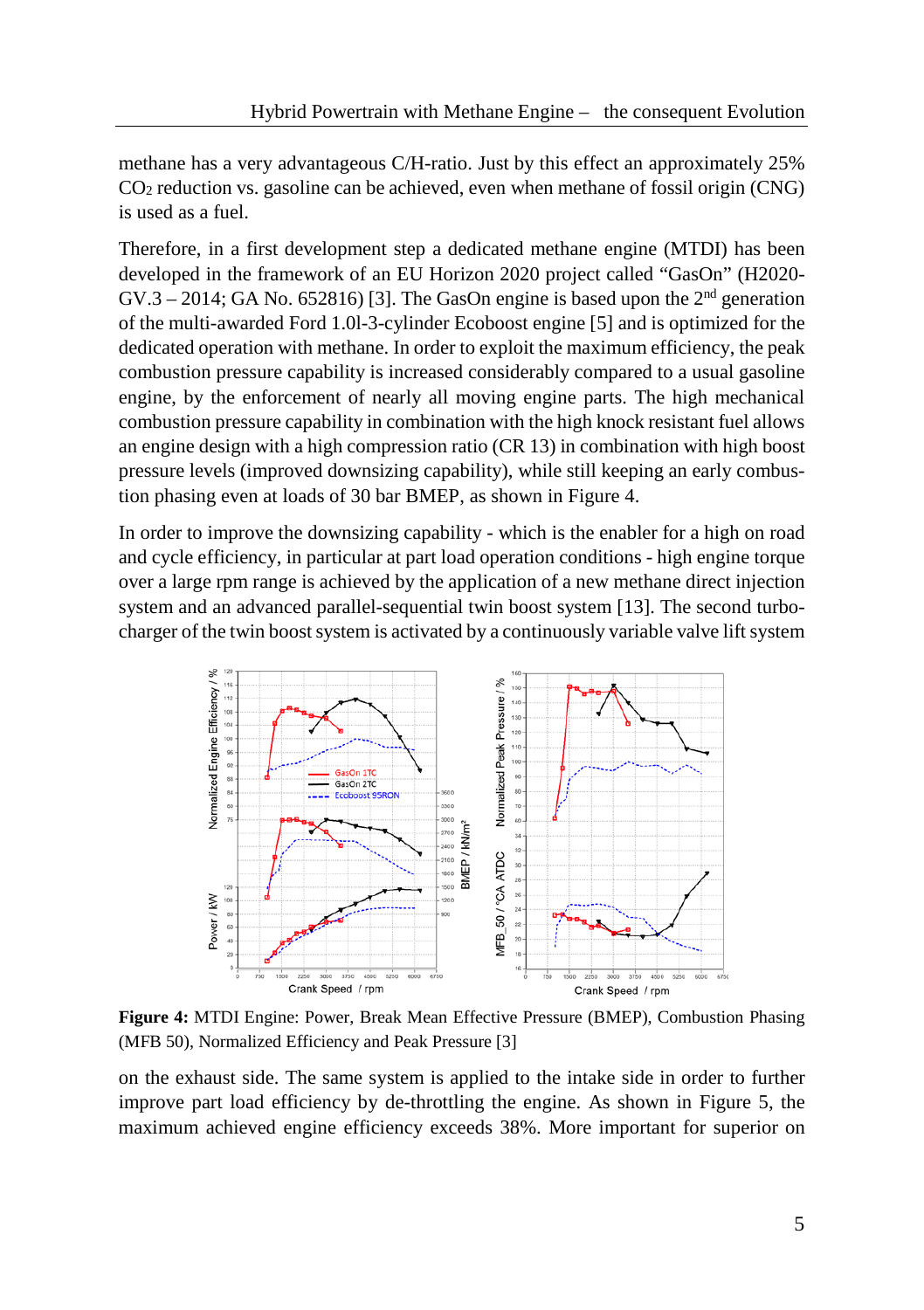road fuel saving is the very wide speed-load-range of the engine map, in which an efficiency of more than 30% is achieved.



Figure 5: MTDI Engine: Efficiency Map [3]

The second evolutionary step to further improve fuel economy and reduce GHG emissions of a dedicated methane engine is the electrification (hybridization) of the powertrain. Therefore, a methane hybrid propulsion system has been developed. This has been carried out in the framework of a complementary project to GasOn, namely the EU Horizon 2020 project called "Thomson" (EU H2020 GA 724037); [15].

The hybridization of the powertrain complements the requirements on the low end torque capability and responsiveness of the engine under several operation conditions. The MTDI engine as used in the mHEV-powertrain thus can be simplified in comparison to the pure ICE approach based MTDI derivative, which is only optimized for the usage in a non-hybridized vehicle. Subsequently, the mHEV powertrain based MTDI engine has been derived from the pure ICE based MTDI engine by the deletion or replacement of some technologies to address feasibility and cost challenges.

One of the turbochargers of the MTDI engine is replaced by an e-booster, which is supported by the 48V electrical system architecture of the hybrid vehicle and will subsequently be able to provide boost-pressure on demand. The deletion of the second turbocharger furthermore allows the deletion of the variable valve lift system on the exhaust side, which is no longer required for the turbo charger actuation.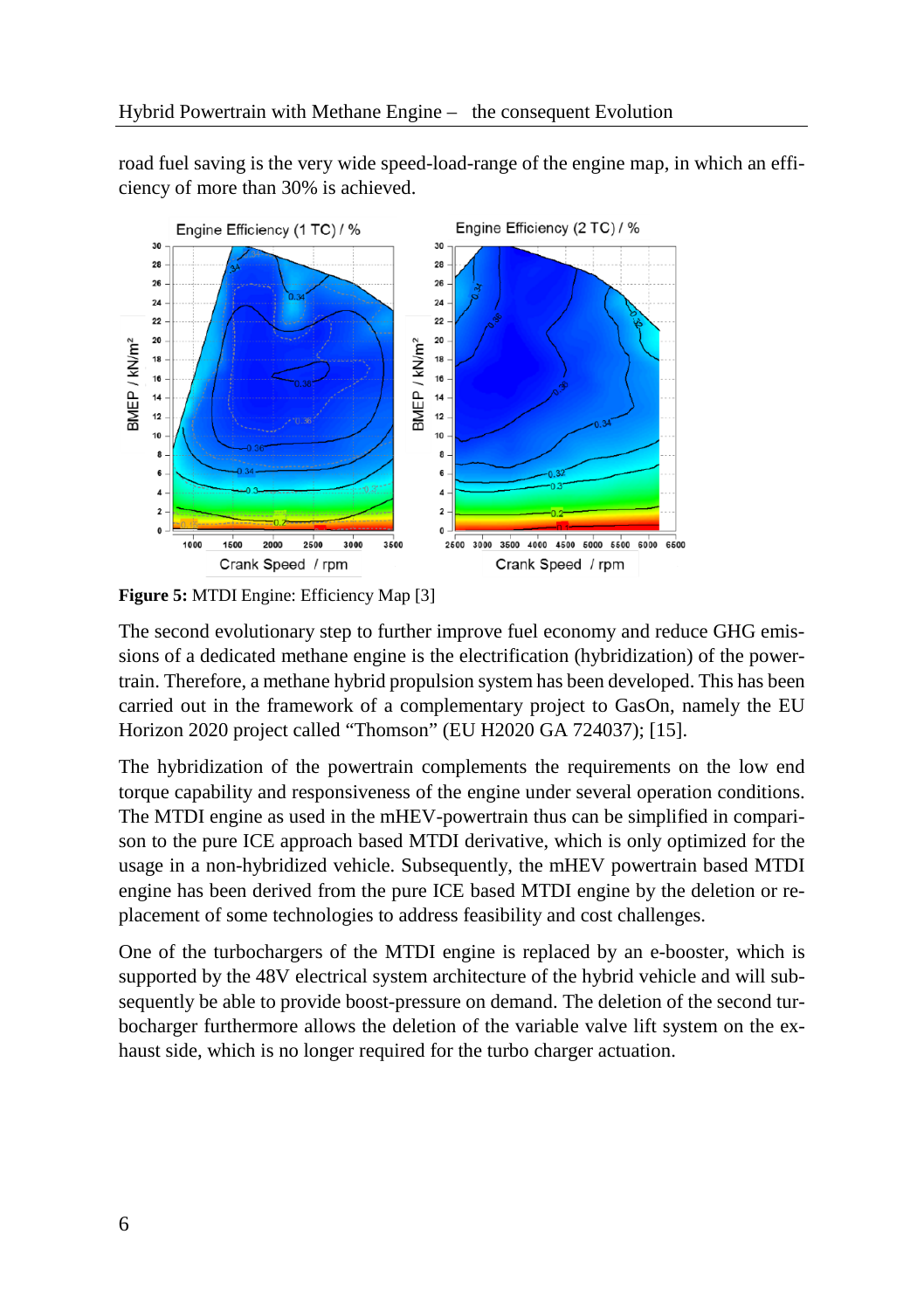## **3 mHEV Powertrain Technology (48V)**

The Thomson powertrain comprises the advantages of mild hybridization with a highly efficient internal combustion engine. The usage of fuels with a high H/C ratio enable another important opportunity to significantly reduce anthropogenic  $CO<sub>2</sub>$  emission from the transportation sector. Hence a dedicated direct injection gas (methane) engine has been combined with a P2 approach based mHEV module [14].

#### **3.1 Powertrain topology**

The P2 powertrain is implemented into the vehicle is an axial-parallel P2 configuration (Figure 6), [14]. The hybrid module (Figure 7) is the key component that enables the powertrain operation in the typical hybrid specific modes [12]:

- standard/hybrid/low speed pure electrical driving,
- start/stop coasting and sailing and
- recuperation mode.

The hybrid module is located between the ICE and the manual transmission (Figure 6). It comprises for the e-machine and two electronically controlled clutches (C0, C1). The e-machine is connected to the drive line via the clutches and a belt drive. A standard climate compressor is integrated into the belt drive as well. Hence the compact and highly integrated hybrid module enables not only an installation in east-west direction but as well to delete the standard ICE front end accessory drive provided the cooling pump is electrified as well. Electrifying the cooling pump offers improved fuel economy by enabling smart "cooling on demand" strategies that enhances engine warm up. Controlled cooling pump speed optimized for cooling demand further reduces parasitic powertrain losses.



**Figure 6:** Thomson powertrain architecture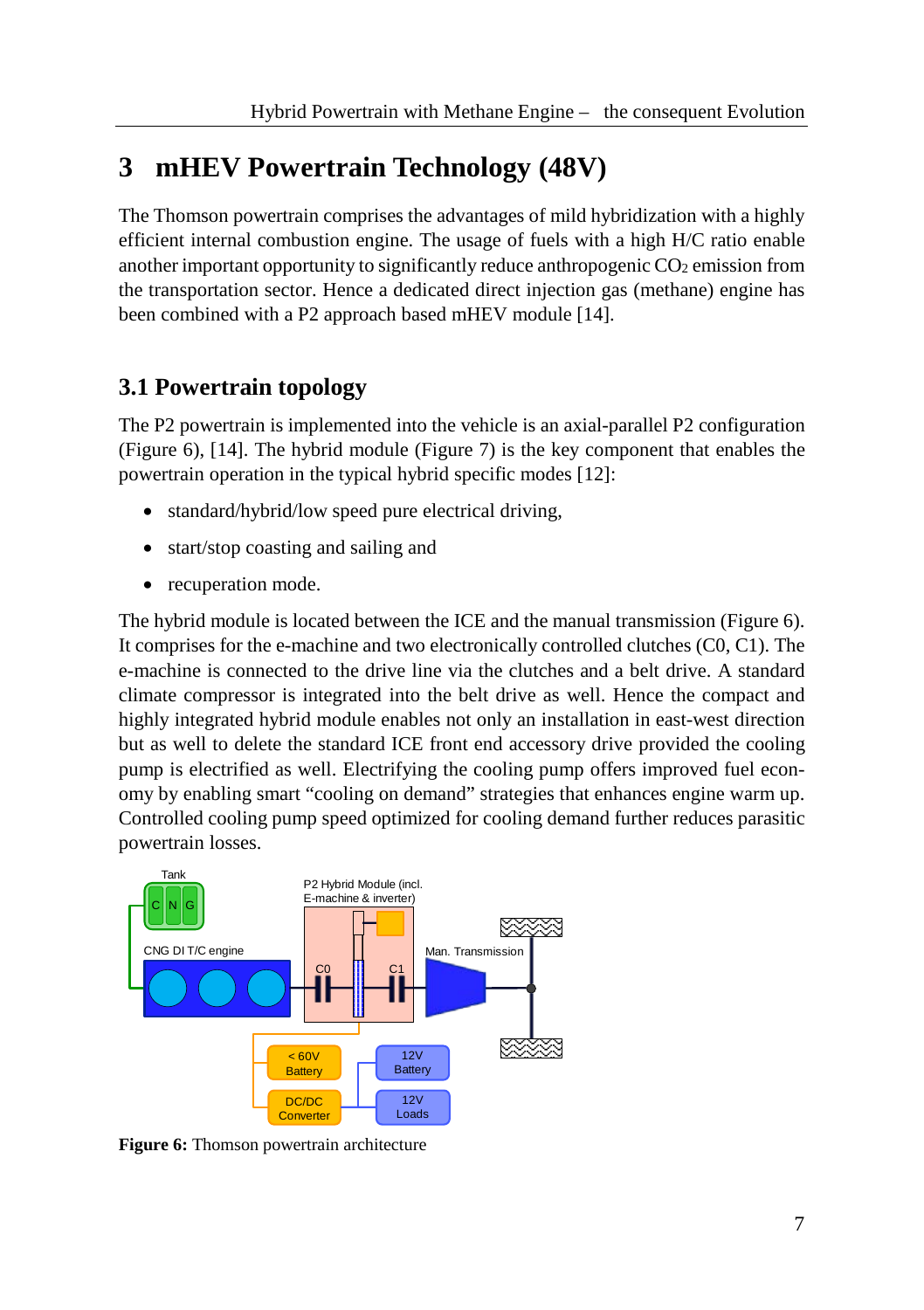The e-machine is connected to the Li-Ion battery via a 48V power net. A DC/DC converter connects the 48V net with the standard 12V board net.



**Figure 7:** Thomson hybrid module

#### **3.2 Operational Strategies and fuel consumption**

A powertrain comprising a P2 mild hybridization in combination with a combustion engine requires an optimized operation strategy to harvest the maximum the fuel saving potential. In the P2 hybrid architecture (Figure 6) "normal driving" is realized by closing the clutches C0 and C1. For efficiency optimization the drive strategy supervisor operates the powertrain in advanced propulsion modes via the clutches C0 and C1. Figure 8 shows the operation strategy for the P2 mild hybrid vehicle in the WLTP utilizing following modes [12]:

- hybrid driving (C0 closed, C1 closed, e-machine providing pos. torque),
- sailing/e-driving (C0 open, C1 closed, e-machine providing pos. torque),
- start/stop coasting (ICE shut down, C0 and C1 adapted for opt. engine restart) and
- recuperation (C1 open, C1 closed, e-machine in generator mode).

Electrical energy generation by load point shifting actually is only marginally used in the WLTP for the envisaged ICE since the engine is mostly operated in the engine map area (Figure 9) with best efficiency. Only vehicles with less efficient combustion en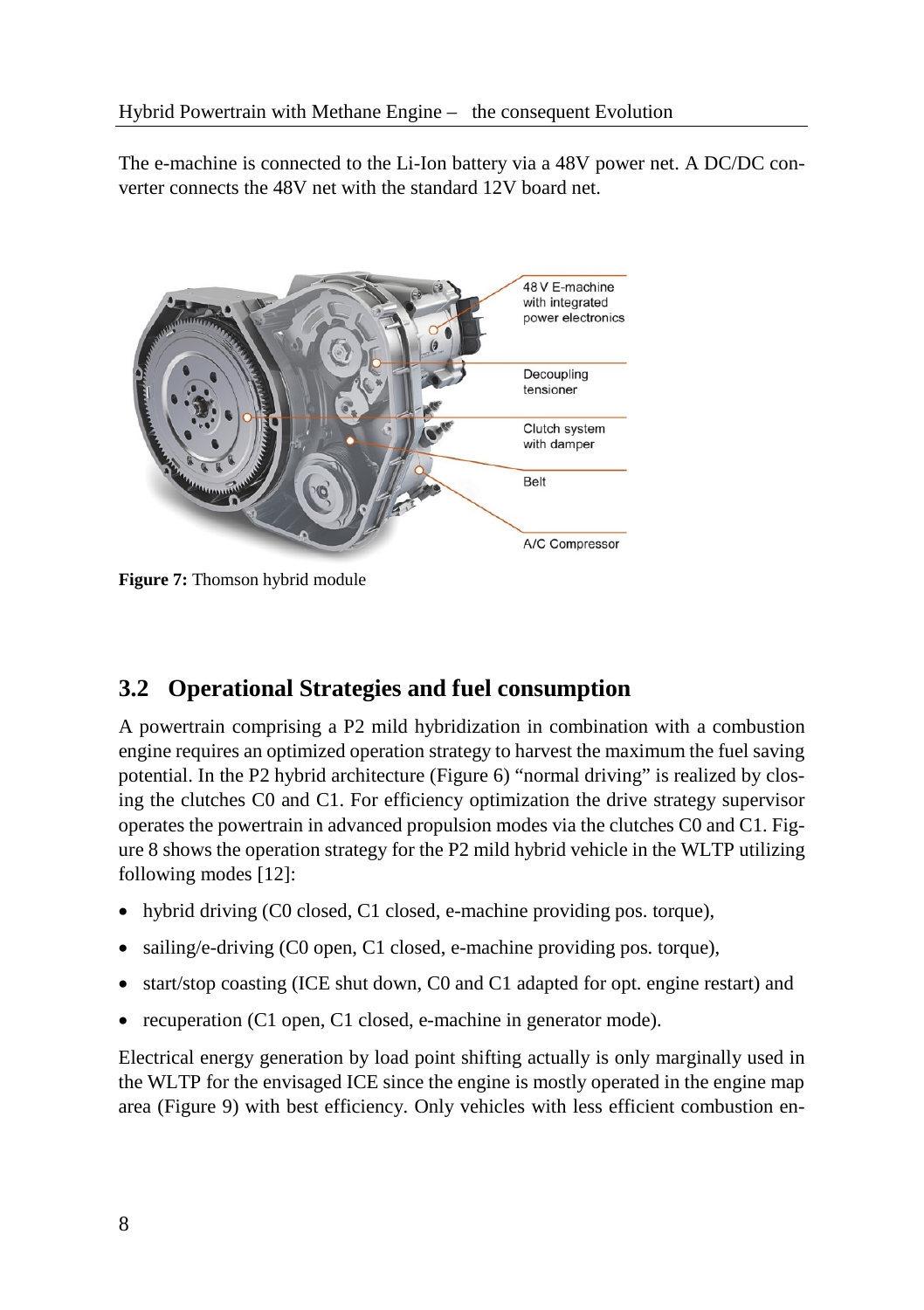gines might benefit from load point shifting as long as the efficiency chain in the electrical path can be over-compensated by the ICE efficiency improvement shift. The energy harvested in the recuperation phases is limited to the dissipated brake energy at the friction brakes. The most efficient usage of recuperated electrical energy is the direct consumption in the board net. Excess recuperated energy is stored in the battery. It is used for e-driving to replace inefficient ICE operation in map areas with low engine speed and load. Since the electrical energy is limited it is primarily spent for vehicle launch and gentle accelerations at low vehicle speed. Electrical energy may be used for sailing (driving at constant speed) as well (however constant speed driving is not represented in the WLTC). Since the e-drive capability is only employed at low e-machine power it is obvious that the mild hybrid concept balances the limited available electrical energy perfectly with the relatively low installed electrical power of the 48V e-machine.



**Figure 8:** WLPT operation strategy of a compact-class vehicle with the P2 mild hybrid topology and 1.0l dedicated CNG engine



**Figure 9:** CNG combustion engine efficiency and WLTP residency points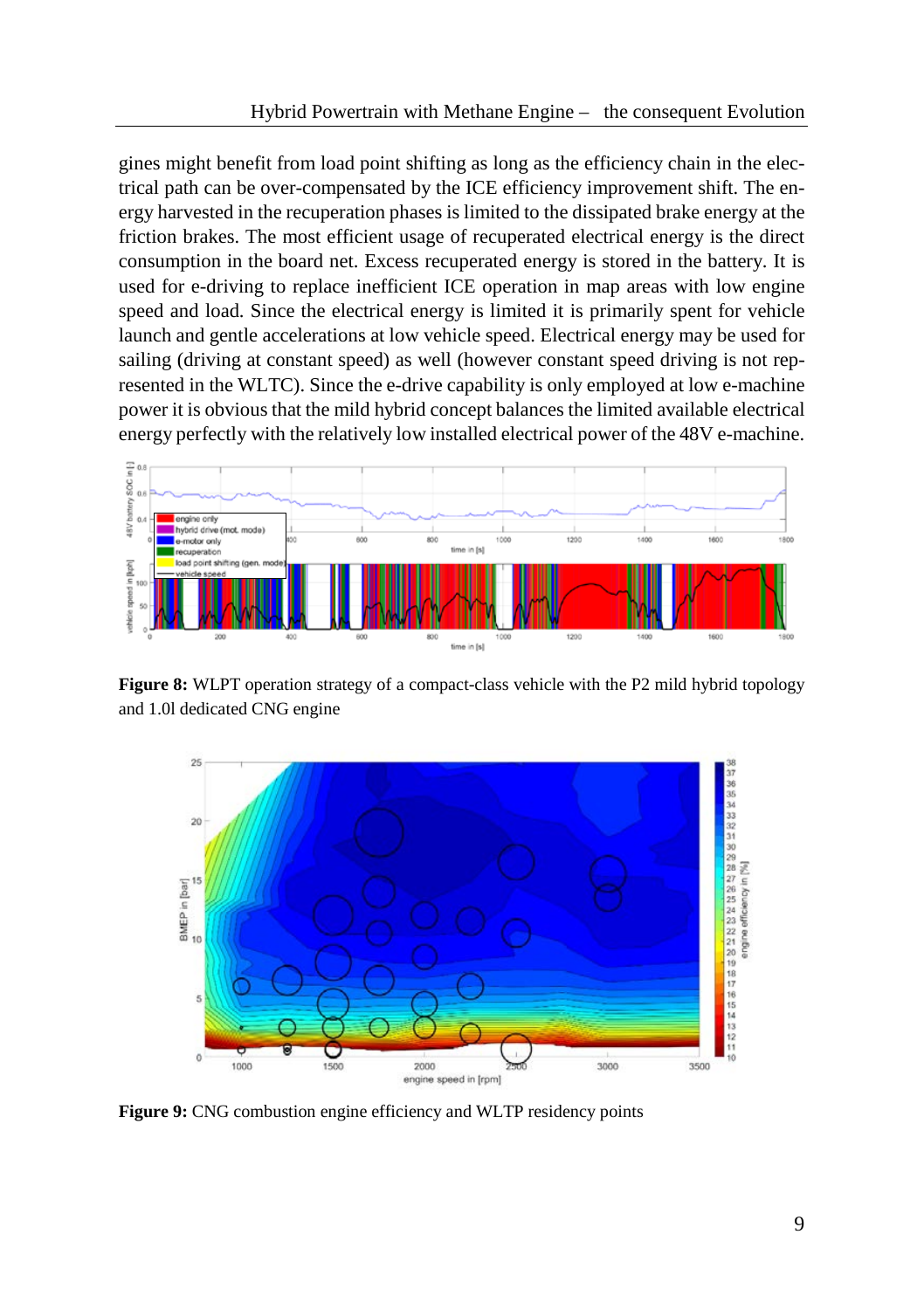

**Figure 10:** Vehicle concept CO<sub>2</sub> reduction walk by technology

With the powertrain concept that has been discussed a substantial  $CO<sub>2</sub>$  reduction can be achieved (Figure 10). While a reduction of 35% can be realized in the mid-term with technology that is basically available the CNG based concept also provides a long-term future perspective towards ultra-low CO2 emission from light duty vehicles. Apart from political decisions that need to be taken, future powertrain concepts as outlined in this paper have to appear attractive to the customer. The powertrain of this concept has been evaluated upfront with a novel approach consisting of a CAE toolchain.

## **4. Driveability, Performance and NVH**

In order to address all positive effects brought by the combination of CNG-DI (MTDI) operation and a P2-mHEV architecture, and bring the synergies to an optimum regarding the attributes, a thorough trade-off analysis is worthwhile getting conducted. For instance, it is not worth to increase torque response even further, when the anti-jerk control on the other end limits the transient response, as the powertrain-vehicle system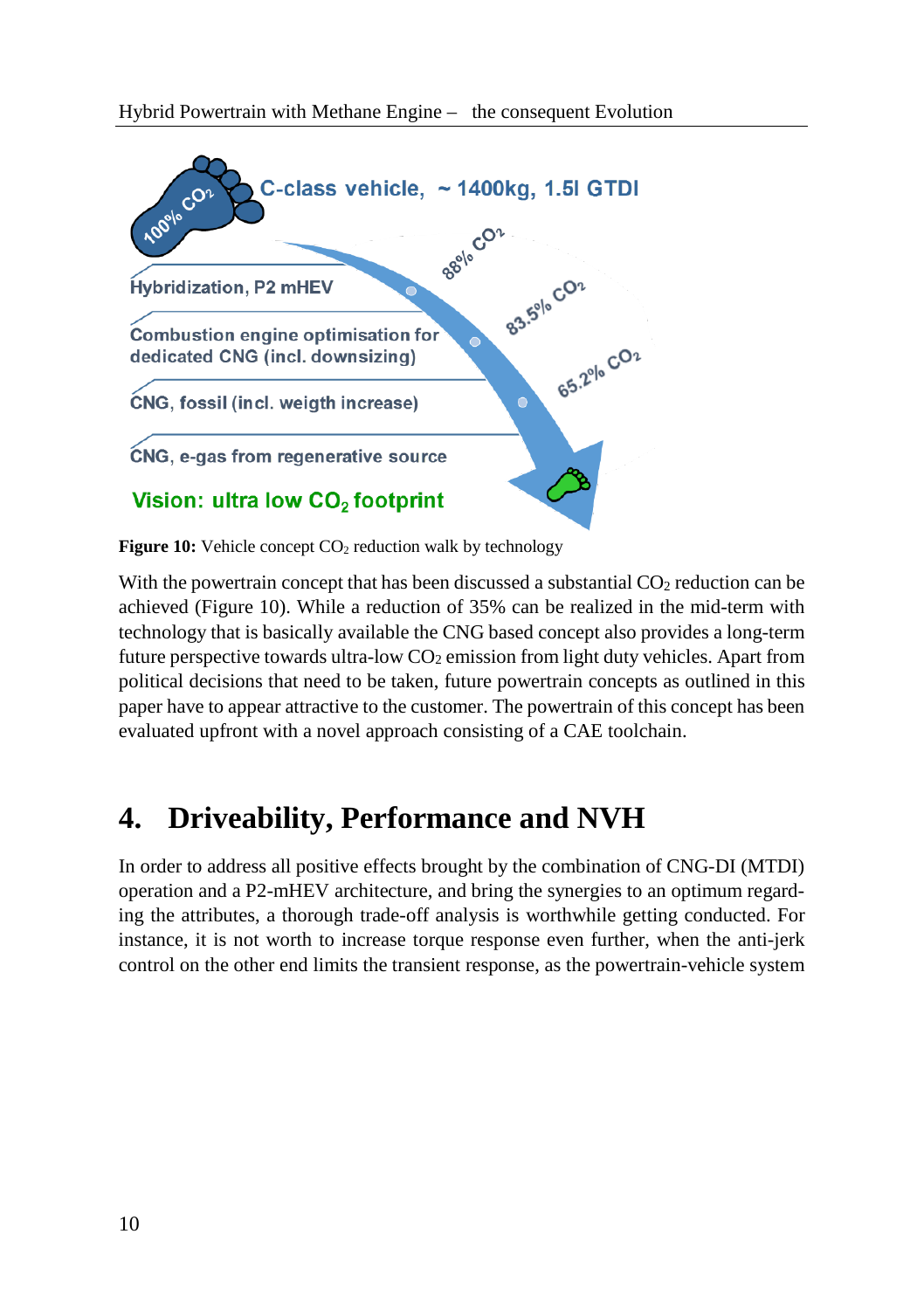is not yet optimised concerning low frequency response sensitivity. Same is as well valid for the



**Figure 11:** Trade-off between the individual disciplines

aspect of start and stop operation of the ICE during driving or at stand-still on hybrid powertrain systems, especially when it is based on a lay-shaft-transmission architecture. A generic trade-off between the individual disciplines is depicted in Figure 11.

In most cases different re-start and engagement methods are feasible, however, owed to the fact that the powertrain system is a flexible system, for each gear, speed and load point the most appropriate ICE-re-start approach needs to be identified to satisfy the requirements on driveability performance and NVH. In order to do this, a simulation tool chain was used to perform a corresponding up-front analysis to encompass among others the relevant manoeuvre "tip-in from coasting" (Figure 12).



**Figure 12:** Simulation approach for engine start-stop optimization [9]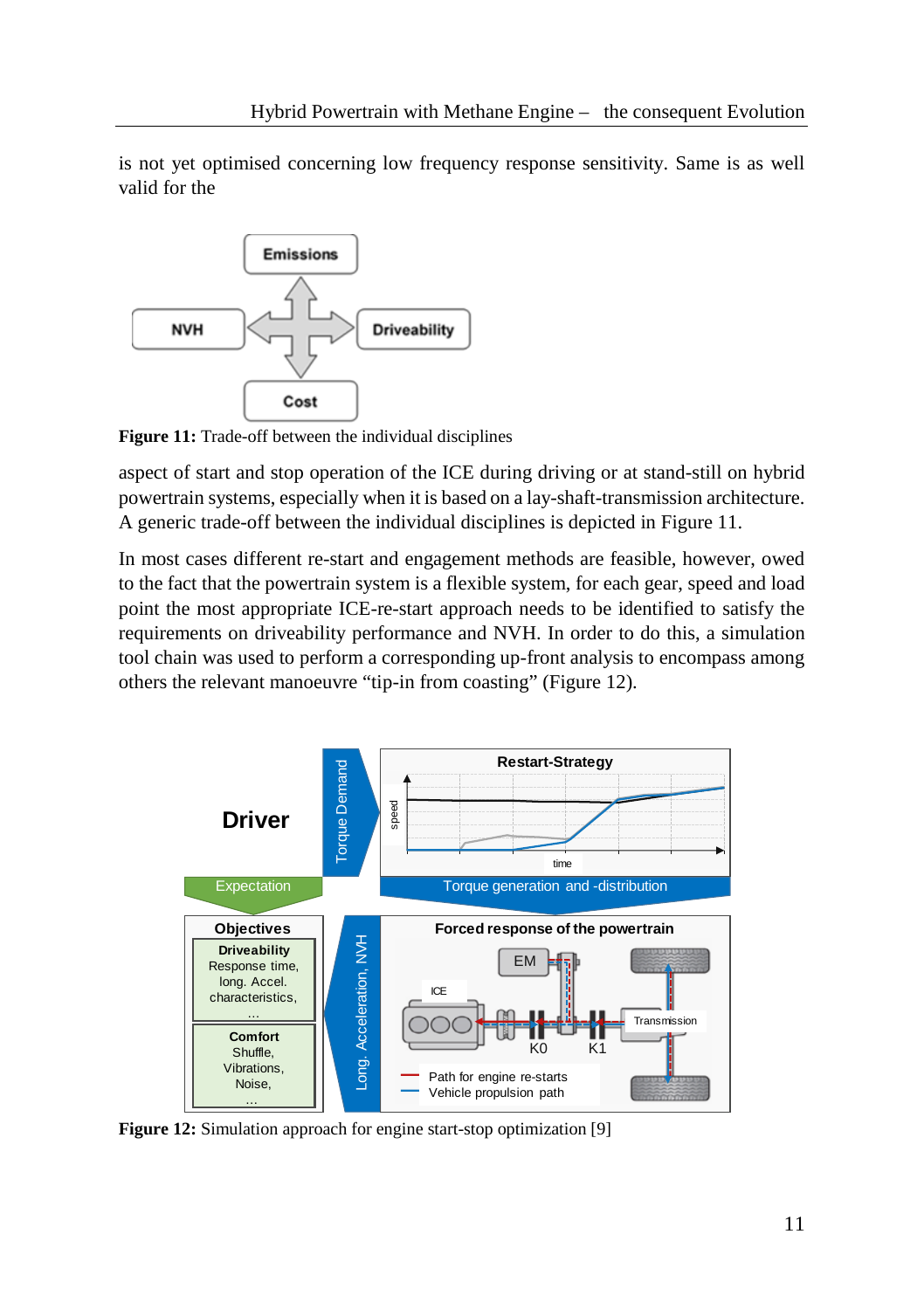The relevant parameters out of the simulation were fed into a driveability evaluation tool [11], while setting the target score to 100%. A relevant score out of the manoeuvre "tip-in" was then drawn versus the target inputshaft of the transmission. Clearly, it can be observed in Figure 13 that different re-start strategies result in a different quality of driveability. Furthermore, when drawing the target line at 100%, the size of the window the vehicle



**Figure 13:** Feasibility of re-start strategy versus target rotational speed (full load, 3<sup>rd</sup> gear engaged)

will be able to coast is contoured. In the example given here, depicting results out of a full-load request (tip-in) from coasting in 3<sup>rd</sup> gear, reveals a maximum target-speed of the inputshaft of approximately *2100rpm* is revealed and defines the upper limit that would still satisfy the targeted driveability requirement. However, this performance and driveability can only be achieved when applying the *strategy#3*. By contrast, the most appropriate re-start strategy in the lower target speed range revealed to be *strategy#4*. Subsequently the window size of the operational range of the engine start-stop coasting and the recommended re-start strategy are then incorporated into the hybrid strategy, supporting an optimum trade-off between driveability, performance and fuel economy.

Making use of the knock-resistive fuel properties of CNG, the level of power/torque densitiy can be brought to an enhanced level [7], in this case supported on top by the addition of electric propulsion. Subsequently, this results in an altered level of transient performance of the vehicle, as it can drawn from Figure 14 for an representative driving manoeuvre, addressing the elasticity while reducing the time to 60 to 100km/h in  $5<sup>th</sup>$ gear by almost 15% versus the base powertrain configuration.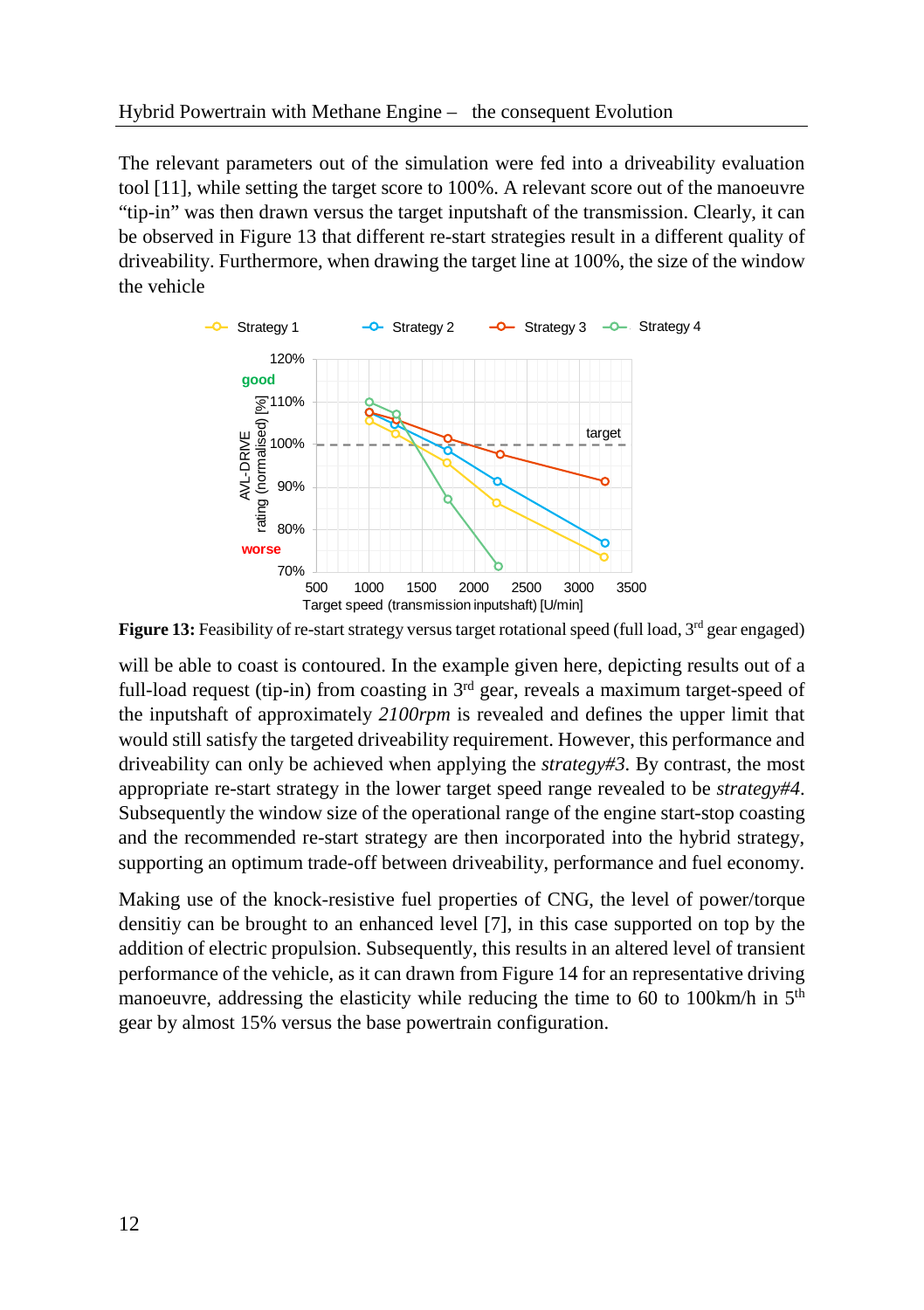

Hybrid Powertrain with Methane Engine – the consequent Evolution

Figure 14: Improvement in performance (60-100km/h, 5<sup>th</sup> gear, full-load request) by introduction of a MTDI engine

Owed to the altered level of maximum peak cylinder pressures and higher cylinder pressure rise rates to make efficient use when combusting CNG in a DI combustion system, the engine and powertrain NVH within the mHEV system should deserve closer attention. First, an analysis of the direct combustion noise at *nENG=1500rpm*, *bmep=25bar* reveals an increase of about 6dB (unweighted!) of the direct combustion noise excitation (Figure 15). However, this is caused mainly by an increase in the low frequency content (lower 100Hz), brought be the increased level of peak pressures [7].



**Figure 15:** Direct combustion excitation – GTDI vs CNG DI at 1500rpm, 25bar BMEP

Operating with CNG DI will not increase the level of torsional vibrations significantly, even though the level of peak pressure will rise significantly. This can be explained by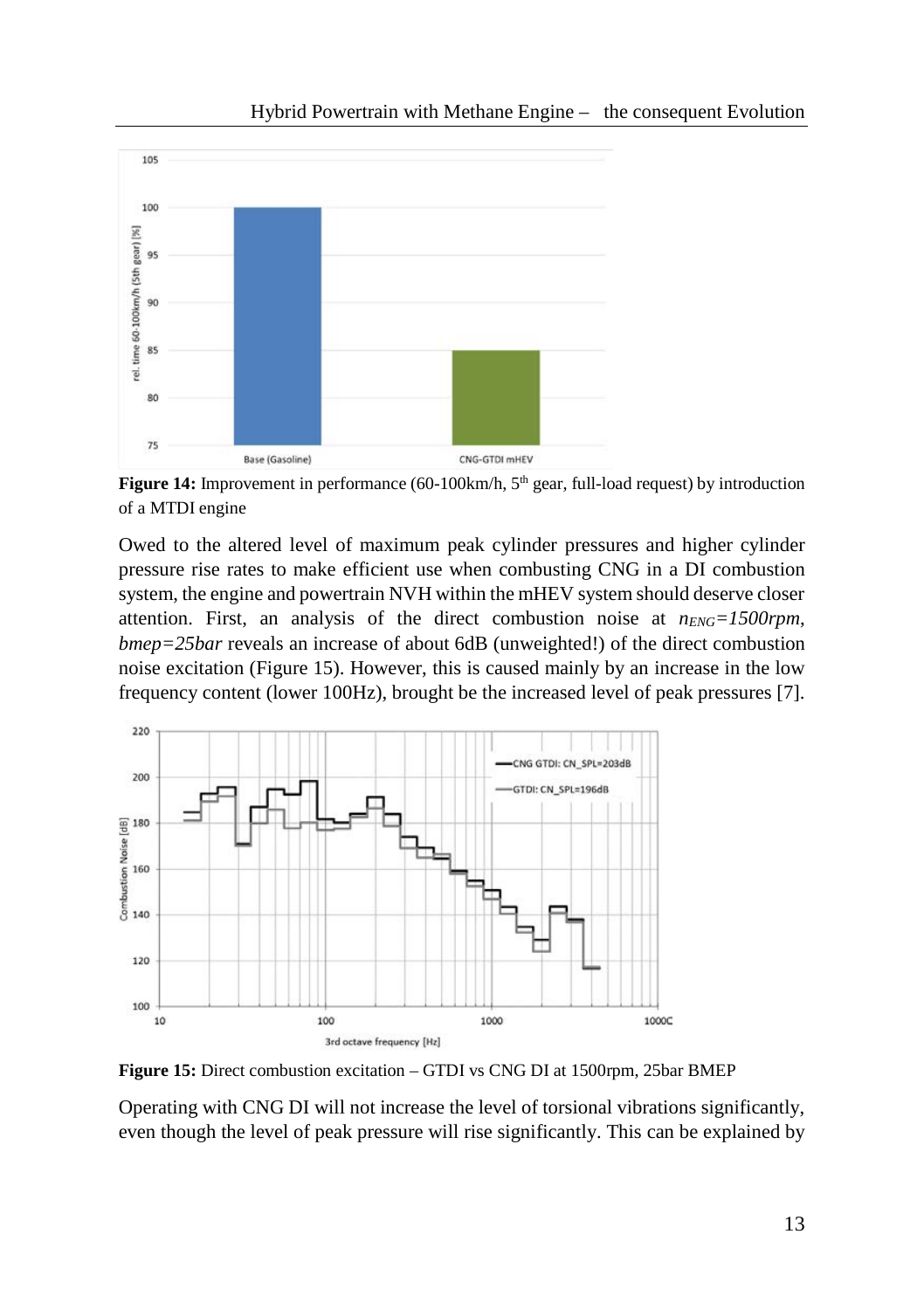the location of the maximum peak pressure of an efficient CNG-DI combustion, which is located nearby the top-dead centre (TDC). Moreover, torsionals can be as well re-



**Figure 17:** Engine couple during idle – GTDI vs CNG-DI

duced by an appropriate torque arbitration strategy between combustion engine and emotor [10]. A final question was whether even at idle the increased excitation characteristics could deteriorate the comfort, even though this is rarely the case on a mHEV powertrain. However, if required, the engine operating in idle shall be hardly noticeable,

but due to fuel economy reasons the application of a balancer shaft has to be avoided. Figure 17 shows the resulting mass moment trajectory for a conventional GDTI versus the MTDI. The increase brought by the reinforced cranktrain (oscillating masses) to provide appropriate peak-pressure capability and power densitiy can be considered as negligible, i.e. a minor effect by the MTDI design can be observed.

## **5 Summary and Outlook**

The concept of a mild hybrid powertrain presented in this report, consisting of a combustion engine specially developed for the use of methane, a semi-automated transmission and a 48V electrification module in a compact P2 design, was able to achieve its ambitious goals. This applies both to the significant reduction of climate-relevant exhaust gases and to the overall cost level. The combination of a highly efficient MTDI engine, with a fully variable intake valve on the intake side and an electric compressor and an electric motor integrated in the drivetrain, also meets all emission-related criteria and vehicle-related targets in terms of drivability and comfort.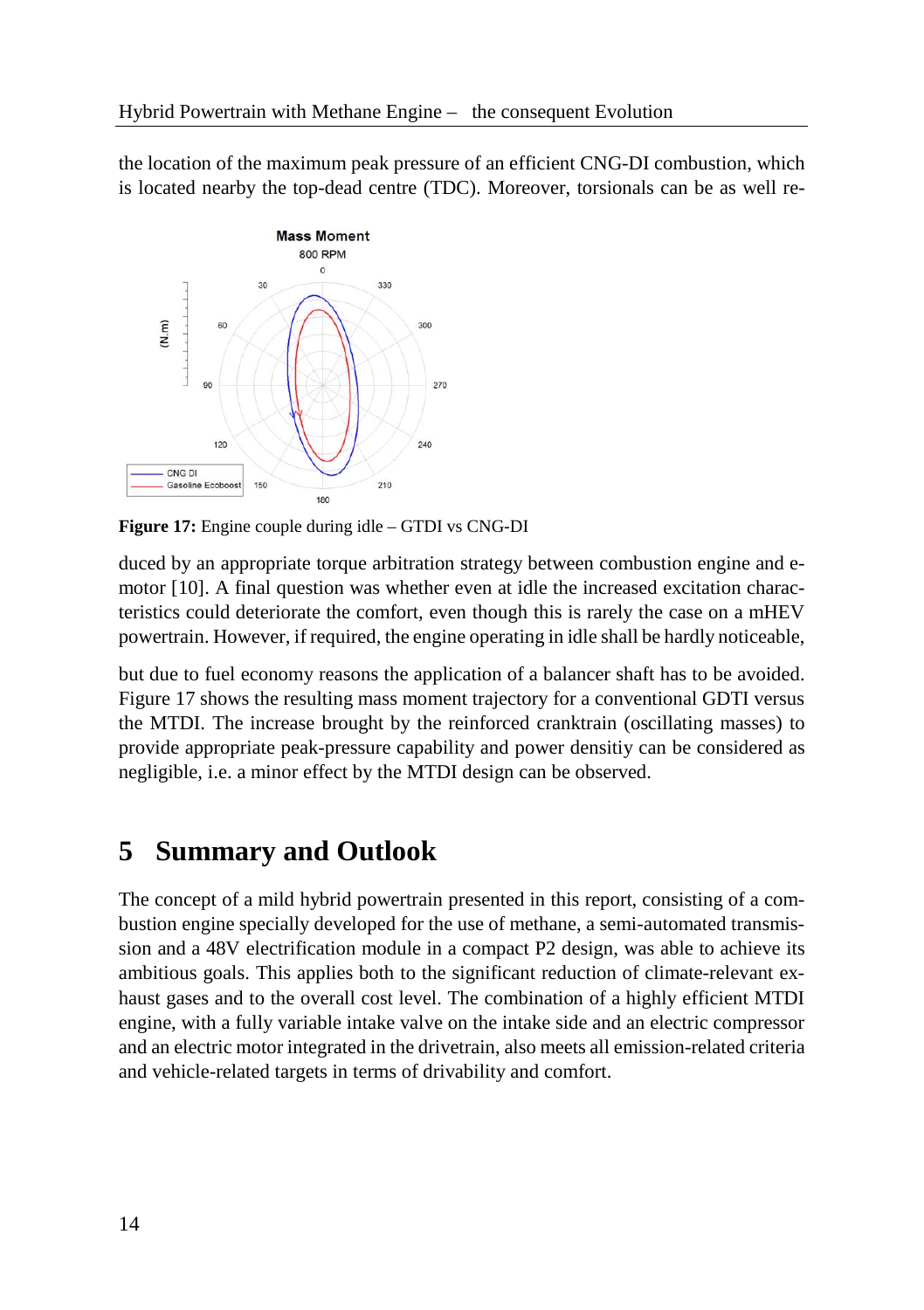#### **Acknowledgements**

The work presented in this paper is sponsored by EU H2020 funding: THOMSON (H2020-GV-03-2016, GA No. 724037) and GasOn (H2020-GV.3 – 2014; GA No. 652816). This support is gratefully acknowledged.

Moreover, the work is the result of a collaboration with numerous partners, namely Schaeffler, Continental, Delphi and several academic partners. The authors would like to thank all partners for their contributions and dedicated support.

#### **References**

- [1] Kramer, U., Anderson, J.: Prospects for Flexible- and Bi-Fuel Light Duty Vehicles: Customer Choice and Public Attitudes. Cambridge (Massachusetts): MIT Energy Initiative, Cambridge (Massachusetts), 2012
- [2] Kramer, U. et. al.; Defossilizing the transportation sector options and requirements for Germany; Forschungsvereinigung Verbrennungsmotoren (FVV), Report R586-2018, Frankfurt a.M. 2018
- [3] Weber, C.; Kramer, U.; Friedfeldt, R.; Ruhland, H.; Krämer, F.: Development of a New Combustion Engine Dedicated to Methane Operation; 39. International Vienna Motor Symposium, April 2018
- [4] Kramer, U.; Klein, R.; Hofmann, C.; Stoffels, H.; Berkemeier, O.; Weber, C.: Extreme Downsizing of CNG Engines – Opportunities and Challenges. Proceedings of the 1st International Conference "Advanced Fuels for Sustainable Mobility", Haus der Technik, Nürburgring, 2014.
- [5] Weber, C. et al.: 1.0l EcoBoost 2nd Generation: A Success Story Continues. 26th Aachen Colloquium Automobile and Engine Technology 2017
- [6] Boland, D.: Wirkungsgradoptimaler Betrieb eines aufgeladenen 1,0 l Dreizylinder CNG Ottomotors innerhalb einer parallelen Hybridarchitektur. Dissertation, Institut für Verbrennungsmotoren und Kraftfahrwesen, Universität Stuttgart, 2011.
- [7] Stoffels, H.: Kapitel 10. Geräuschemissionen. In: v. Basshuysen, R.(Hrsg.): Ottomotor mit Direkteinspritzung und Direkteinblasung. 4. Auflage. Springer, 2017.
- [8] Stoffels, H.; Hohenboeken, K.: Powertrain Architecture affects Driving Habits. SAE Int. J. Engines 8(1):2015, doi:10.4271/2014-01-2869.